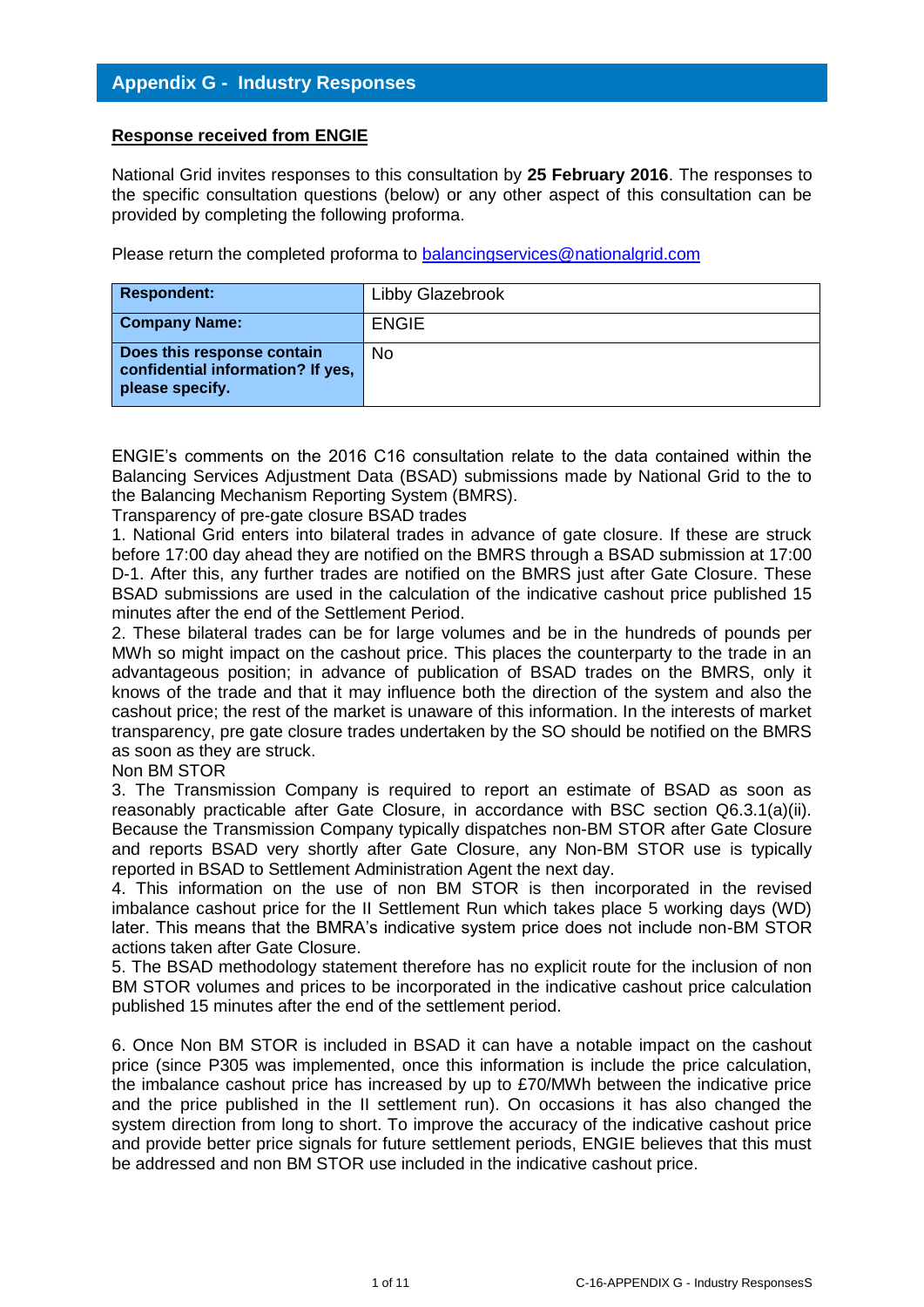7. There are some options for indicative cashout prices to include non BM STOR instructions. These are:

a) Delay the 'just after Gate Closure BSAD submission' to the end of the Settlement Period so that it can incorporate any non BM STOR instructions. Under this option, there would be a delay in notifying the market of BSAD trades struck by National Grid between the initial 17:00 D-1 BSAD submission and Gate Closure.

b) National Grid provides a further BSAD submission after Gate Closure that captures any further BSAD trades taken in the Balancing Mechanism.

c) National Grid could as suggested in paragraph 2 publish its pre gate closure BSAD trades as they are struck (benefitting market transparency) and delay the 'just after Gate Closure' submission so that it can incorporate estimates of non BM STOR instructions. The delay highlighted in (a) above would not then be an issue as the post Gate Closure submission would only contain BSAD trades taken after Gate Closure.

Demand Side Balancing Reserve (DSBR)

8. The BSAD Methodology Statement states that DSBR will be included in a post event resubmission of BSAD. The delay means that indicative cashout prices (published 15 minutes after the end of the settlement period) cannot reflect the use of this last resort balancing services and so do not capture in a timely fashion this scarcity signal.

9. ENGIE has raised a BSC modification that would place a requirement to provide DSBR dispatched volumes to central settlements in time for the indicative price calculation. Until this can be achieved, National Grid should publish how much DSBR has been instructed in each settlement period when it is called and BSC parties can make their own assessment of the impact. Currently, instructed volumes are only made public the day after DSBR is called. By then it is too late to respond to the information provided.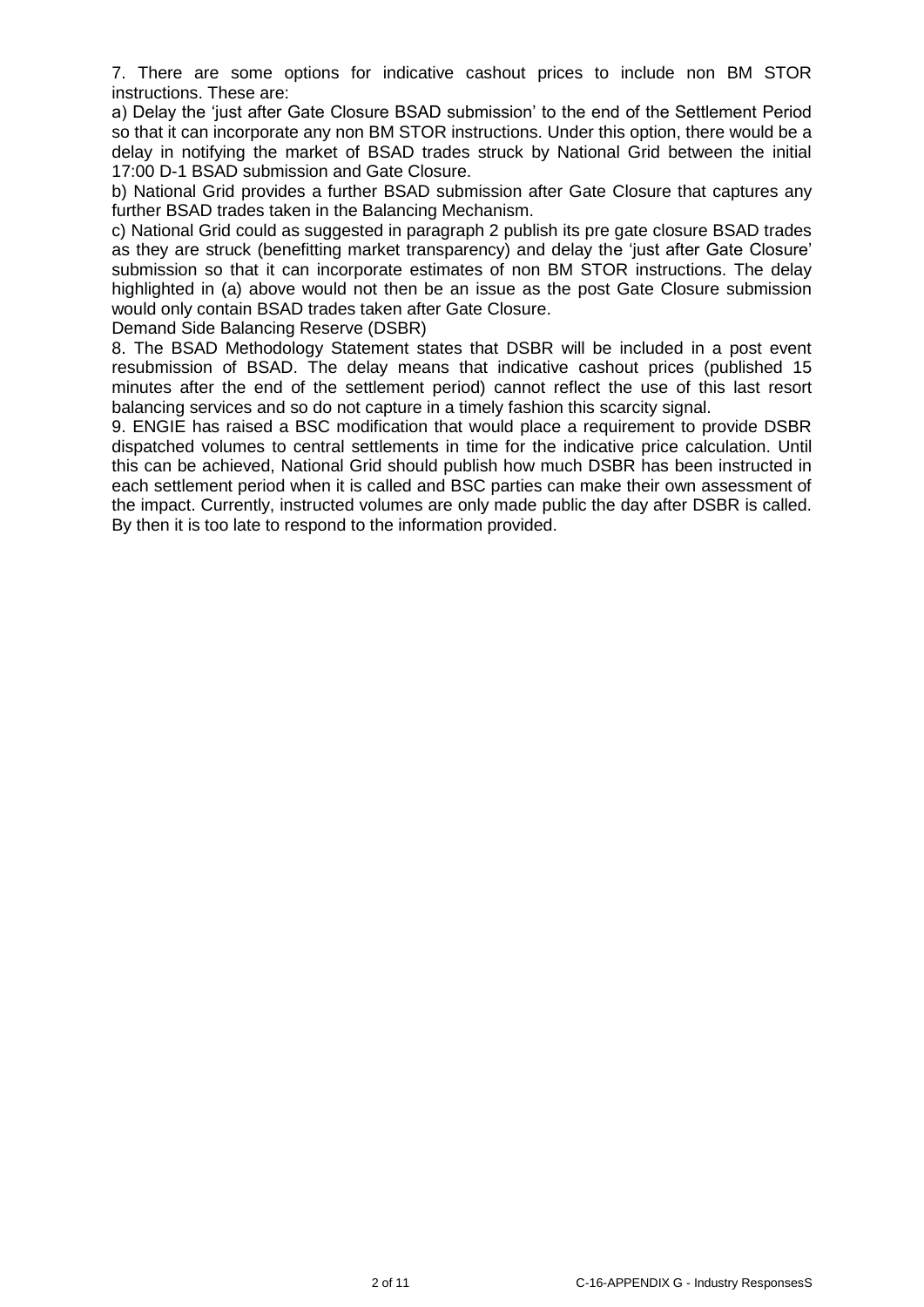## **Response received from E.ON**

National Grid invites responses to this consultation by **25 February 2016**. The responses to the specific consultation questions (below) or any other aspect of this consultation can be provided by completing the following proforma.

Please return the completed proforma to **balancingservices@nationalgrid.com** 

| <b>Respondent:</b>                                                                 | Lin Gao     |
|------------------------------------------------------------------------------------|-------------|
| <b>Company Name:</b>                                                               | E.ON UK plc |
| Does this response contain<br>confidential information? If yes,<br>please specify. | <b>No</b>   |

| <b>No</b>      | <b>Question</b>                                                                                                                                                                                                      | <b>Response</b><br>(Y/N) | <b>Rationale</b> |
|----------------|----------------------------------------------------------------------------------------------------------------------------------------------------------------------------------------------------------------------|--------------------------|------------------|
| $\mathbf{1}$   | Do you agree that the changes proposed<br>to the ABSVD shown in Table 1 have<br>been implemented correctly to the ABSVD<br>in Appendix A? If not, please provide<br>rationale.                                       | Y                        |                  |
| $\overline{2}$ | Do you agree that the changes proposed<br>to the ABSVD shown in Table 1 and in<br>Appendix A, should be made? If not,<br>please provide rationale.                                                                   | Y                        |                  |
| 3              | Do you have any other comments in<br>relation to the changes proposed to the<br>ABSVD?                                                                                                                               | $\overline{N}$           |                  |
| $\overline{4}$ | Do you agree that the changes proposed<br>to the BSAD, shown in Table 2 have been<br>implemented correctly to the Procurement<br>Guidelines in Appendix B? If not, please<br>provide rationale.                      | Ÿ                        |                  |
| 5              | Do you agree that the changes proposed<br>to the BSAD, shown in Table 2 and in<br>Appendix B, should be made? If not,<br>please provide rationale.                                                                   | $\overline{Y}$           |                  |
| 6              | Do you have any other comments in<br>relation to the changes proposed to the<br>BSAD?                                                                                                                                | N                        |                  |
| $\overline{7}$ | Do you agree that the changes proposed<br>to the Procurement Guidelines, shown in<br>Table 3 have been implemented correctly<br>to the Procurement Guidelines in<br>Appendix C? If not, please provide<br>rationale. | $\overline{\mathsf{Y}}$  |                  |
| 8              | Do you agree that the changes proposed<br>to the Procurement Guidelines, shown in<br>Table 3 and in Appendix C, should be<br>made? If not, please provide rationale.                                                 | $\overline{Y}$           |                  |
| 9              | Do you have any other comments in<br>relation to the changes proposed to the<br><b>Procurement Guidelines?</b>                                                                                                       | N                        |                  |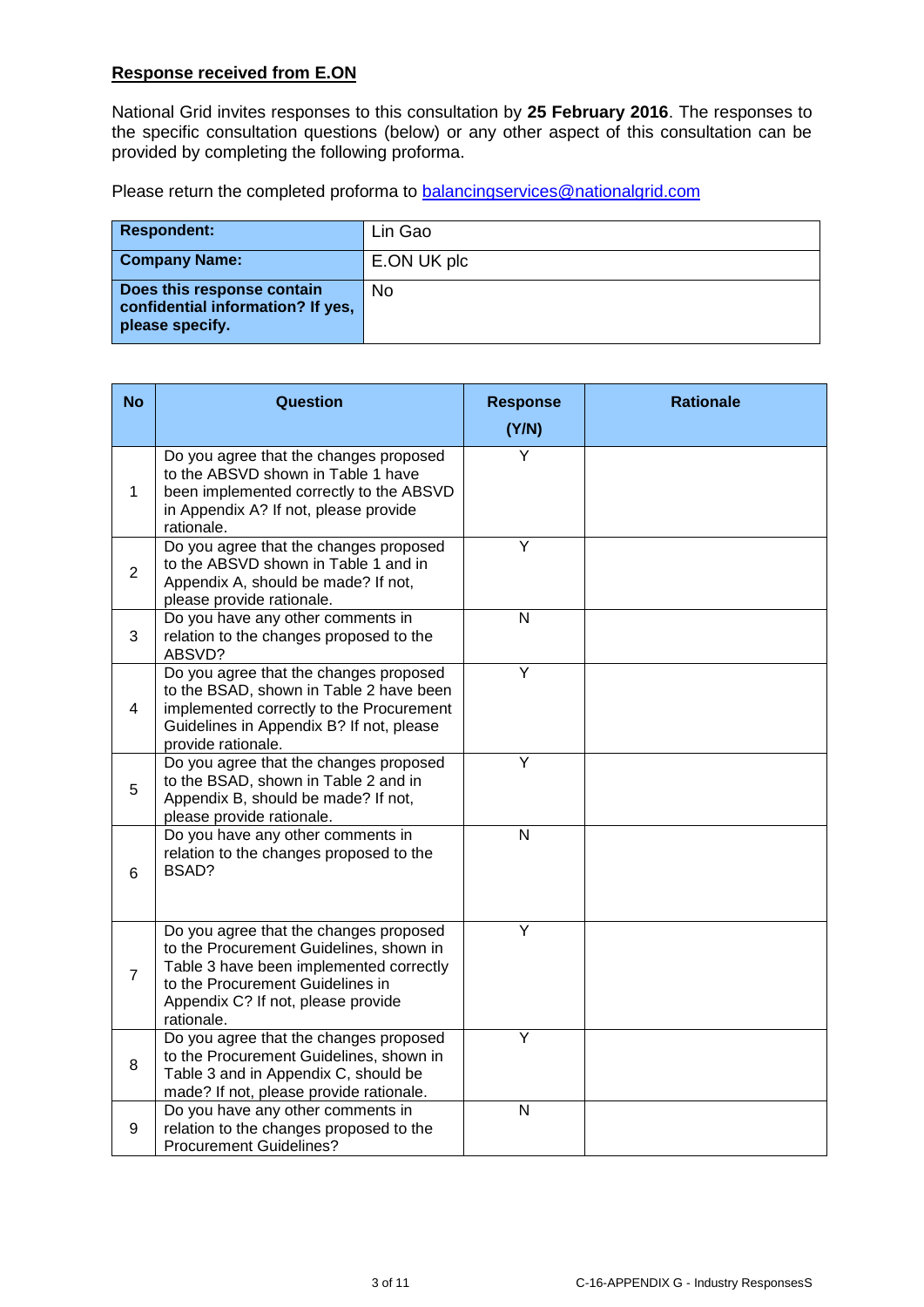| <b>No</b>       | Question                                                                                                                                                                      | <b>Response</b><br>(Y/N) | <b>Rationale</b> |
|-----------------|-------------------------------------------------------------------------------------------------------------------------------------------------------------------------------|--------------------------|------------------|
| 10              | Do you agree that the changes proposed<br>to the SMAF, shown in Table 4 have been<br>implemented correctly to the SMAF in<br>Appendix D? If not, please provide<br>rationale. | Υ                        |                  |
| 11              | Do you agree that the changes proposed<br>to the SMAF, shown in Table 4 and in<br>Appendix D, should be made? If not,<br>please provide rationale.                            | Y                        |                  |
| 12 <sup>°</sup> | Do you have any other comments in<br>relation to the changes proposed to the<br>SMAF?                                                                                         | N                        |                  |
| 13              | Do you agree that the changes proposed<br>to the BPS, shown in Table 5 have been<br>implemented correctly to the BPS in<br>Appendix E? If not, please provide<br>rationale.   | Y                        |                  |
| 14              | Do you agree that the changes proposed<br>to the BPS, shown in Table 5 and in<br>Appendix E, should be made? If not,<br>please provide rationale.                             | Υ                        |                  |
| 15              | Do you have any other comments in<br>relation to the changes proposed to the<br>BPS?                                                                                          | N                        |                  |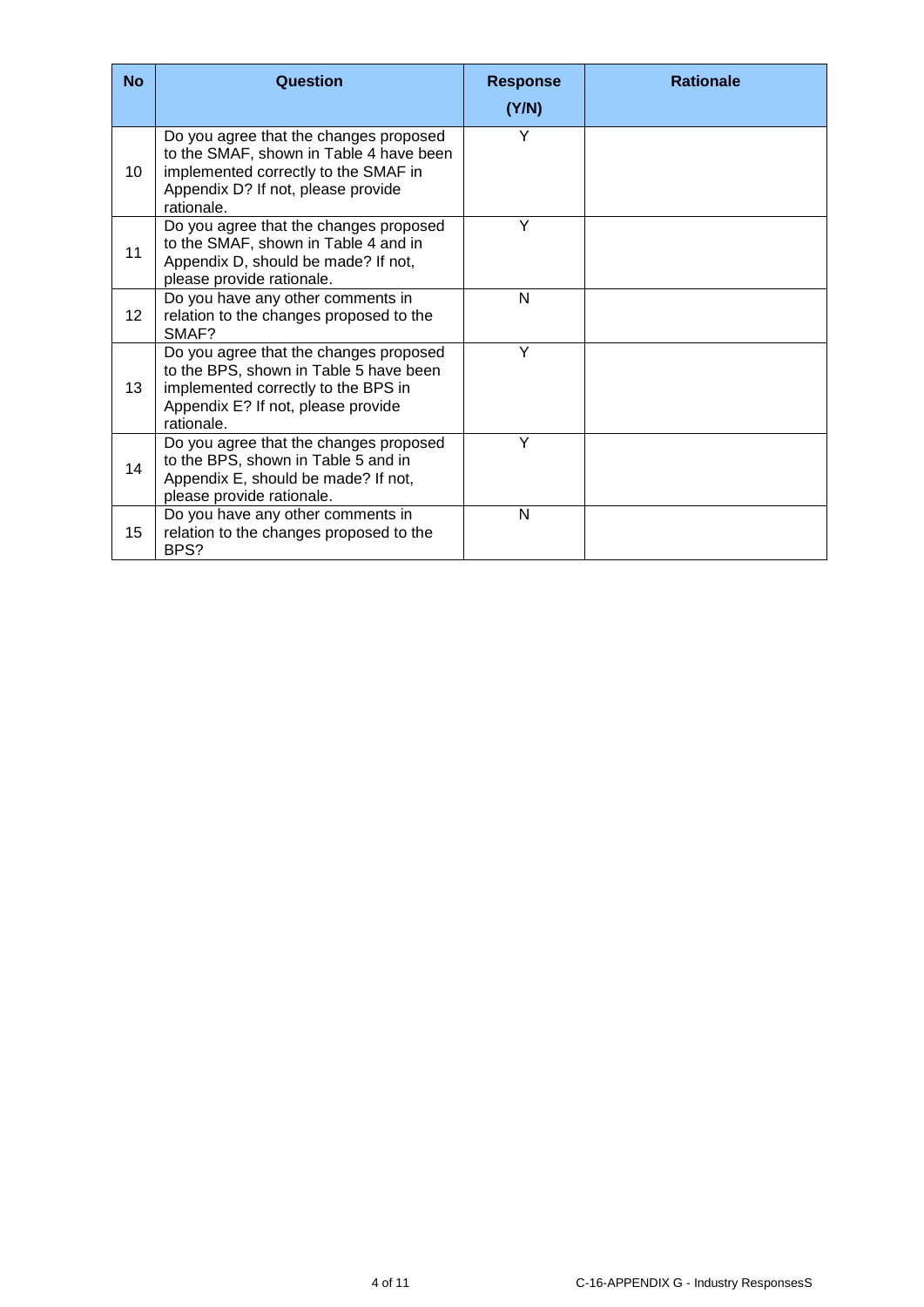## **Response received from Elexon**

National Grid invites responses to this consultation by **25 February 2016**. The responses to the specific consultation questions (below) or any other aspect of this consultation can be provided by completing the following proforma.

Please return the completed proforma to **balancingservices@nationalgrid.com** 

| <b>Respondent:</b>                                                                 | Nicholas Rubin    |
|------------------------------------------------------------------------------------|-------------------|
| <b>Company Name:</b>                                                               | <b>ELEXON Ltd</b> |
| Does this response contain<br>confidential information? If yes,<br>please specify. | <b>No</b>         |

| <b>No</b>      | <b>Question</b>                                                                                                                                                                                             | <b>Respo</b><br>nse | <b>Rationale</b> |
|----------------|-------------------------------------------------------------------------------------------------------------------------------------------------------------------------------------------------------------|---------------------|------------------|
|                |                                                                                                                                                                                                             | (Y/N)               |                  |
| $\mathbf{1}$   | Do you agree that the<br>changes proposed to<br>the ABSVD shown in<br>Table 1 have been<br>implemented correctly to<br>the ABSVD in Appendix<br>A? If not, please provide<br>rationale.                     | N/A                 |                  |
| $\overline{2}$ | Do you agree that the<br>changes proposed to<br>the ABSVD shown in<br>Table 1 and in Appendix<br>A, should be made? If<br>not, please provide<br>rationale.                                                 | N/A                 |                  |
| 3              | Do you have any other<br>comments in relation to<br>the changes proposed<br>to the ABSVD?                                                                                                                   | N/A                 |                  |
| $\overline{4}$ | Do you agree that the<br>changes proposed to<br>the BSAD, shown in<br>Table 2 have been<br>implemented correctly to<br>the Procurement<br>Guidelines in Appendix<br>B? If not, please provide<br>rationale. | N/A                 |                  |
| 5              | Do you agree that the<br>changes proposed to<br>the BSAD, shown in<br>Table 2 and in Appendix<br>B, should be made? If<br>not, please provide<br>rationale.                                                 | N/A                 |                  |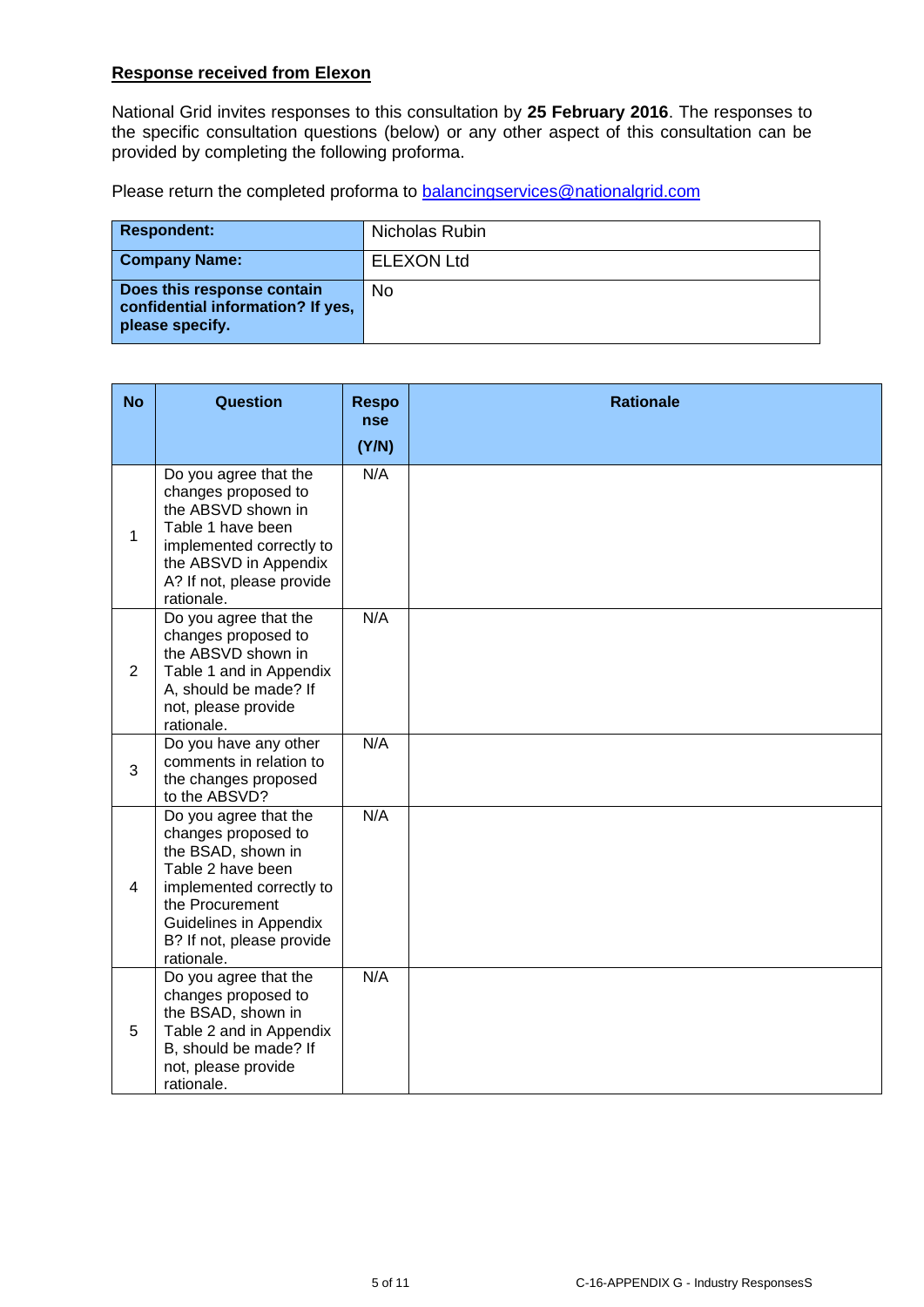| <b>No</b> | <b>Question</b>                                                                          | <b>Respo</b><br>nse | <b>Rationale</b>                                                                                                                                                                                                                                                                                                                                                                                                                                                                                                                                                                                                                                                                                                                                                                                                                                                                                                                                                                                                                                                                                                                                                                                                                                                                                                                              |
|-----------|------------------------------------------------------------------------------------------|---------------------|-----------------------------------------------------------------------------------------------------------------------------------------------------------------------------------------------------------------------------------------------------------------------------------------------------------------------------------------------------------------------------------------------------------------------------------------------------------------------------------------------------------------------------------------------------------------------------------------------------------------------------------------------------------------------------------------------------------------------------------------------------------------------------------------------------------------------------------------------------------------------------------------------------------------------------------------------------------------------------------------------------------------------------------------------------------------------------------------------------------------------------------------------------------------------------------------------------------------------------------------------------------------------------------------------------------------------------------------------|
|           |                                                                                          | (Y/N)               |                                                                                                                                                                                                                                                                                                                                                                                                                                                                                                                                                                                                                                                                                                                                                                                                                                                                                                                                                                                                                                                                                                                                                                                                                                                                                                                                               |
|           | Do you have any other<br>comments in relation to<br>the changes proposed<br>to the BSAD? | $\overline{Y}$      | National Grid's consultation notes that whilst not on this occasion,<br>it is considering future changes to the BSAD Methodology<br>Statement that may require corresponding changes to the BSC.                                                                                                                                                                                                                                                                                                                                                                                                                                                                                                                                                                                                                                                                                                                                                                                                                                                                                                                                                                                                                                                                                                                                              |
|           |                                                                                          |                     | ELEXON, like National Grid, is preparing to deliver a considerable<br>programme of system changes over the next 12 months. Because<br>of the scale of this work programme and associated risks, we urge<br>National Grid to work closely with ELEXON to help identify in a<br>timely manner any interdependencies between future changes to<br>the BSAD Methodology Statement and the BSC. As a rule, even if<br>National Grid does not know the exact nature of change, it should<br>liaise<br>with<br><b>ELEXON's</b><br>Change<br>Assessment<br>team<br>(bsc.change@elexon.co.uk) to highlight the risk and help identify<br>the extent of any BSC change necessary.                                                                                                                                                                                                                                                                                                                                                                                                                                                                                                                                                                                                                                                                       |
| 6         |                                                                                          |                     | We also note that National Grid's consultation is running<br>concurrent with issues raised with the BSC Panel by ENGIE about<br>National Grid's reporting of BSAD to ELEXON. In particular,<br>ENGIE has expressed concern that existing requirements and<br>processes for reporting BSAD may not enable Indicative System<br>Prices, calculated within 15 minutes of the end of a Settlement<br>Period, to effectively reflect the costs of certain Balancing<br>Services. ENGIE has proposed modifications to the BSC <sup>1</sup> that<br>seek to clarify National Grid's requirements to report BSAD (and<br>in particular DSBR and Non-BM STOR) to enable a more<br>accurate calculation of Indicative System Prices. Given that the<br>BSAD Methodology Statement specifies in more detail than the<br>BSC what Balancing Services constitute BSAD and when National<br>Grid reports these services, we envisage that the BSAD<br>Methodology Statement will need changing in parallel with any<br>approved changes to the BSC. For example, the BSAD<br>Methodology Statement might need changing to make it clearer<br>what Balancing Services National Grid reports at the times<br>specified in BSC Section Q 6.3. Please note that we are already<br>discussing these Modification Proposals with National Grid's Alex<br>Haffner. |
|           |                                                                                          |                     | Finally, consideration of the issue raised by ENGIE has increased<br>interest in the detail of the BSAD Methodology Statement. We<br>note that there may be other opportunities to improve the level of<br>detail in the Statement to better define different Balancing<br>Services and in particular specify how volumes and costs<br>associated to these services should be calculated and reported.<br>We would be happy to work with National Grid to share our<br>thoughts. For example, it is unclear how National Grid determines<br>the volume of Non-BM STOR to report. National Grid could make<br>it explicit whether Non-BM STOR volumes are determined from<br>the point at which the STOR provider starts ramping up (and<br>therefore includes volumes for ramping) to the point the provider<br>starts to ramp down? Or are Non-BM STOR volumes based on<br>the point at which the provider reaches its MEL/exceeds SEL to<br>the point when output falls below MEL or SEL?                                                                                                                                                                                                                                                                                                                                                   |

<sup>-</sup><sup>1</sup> BSC Modifications 'P333 - Inclusion of DSBR volumes into the cashout price in time for publication after the end of the Settlement Period', 'P334 - Inclusion of Non-BM STOR costs and volumes into the cashout price in time for publication after the end of the Settlement Period' and 'P335 - Inclusion of Non-BM STOR costs and volumes in the indicative cashout price'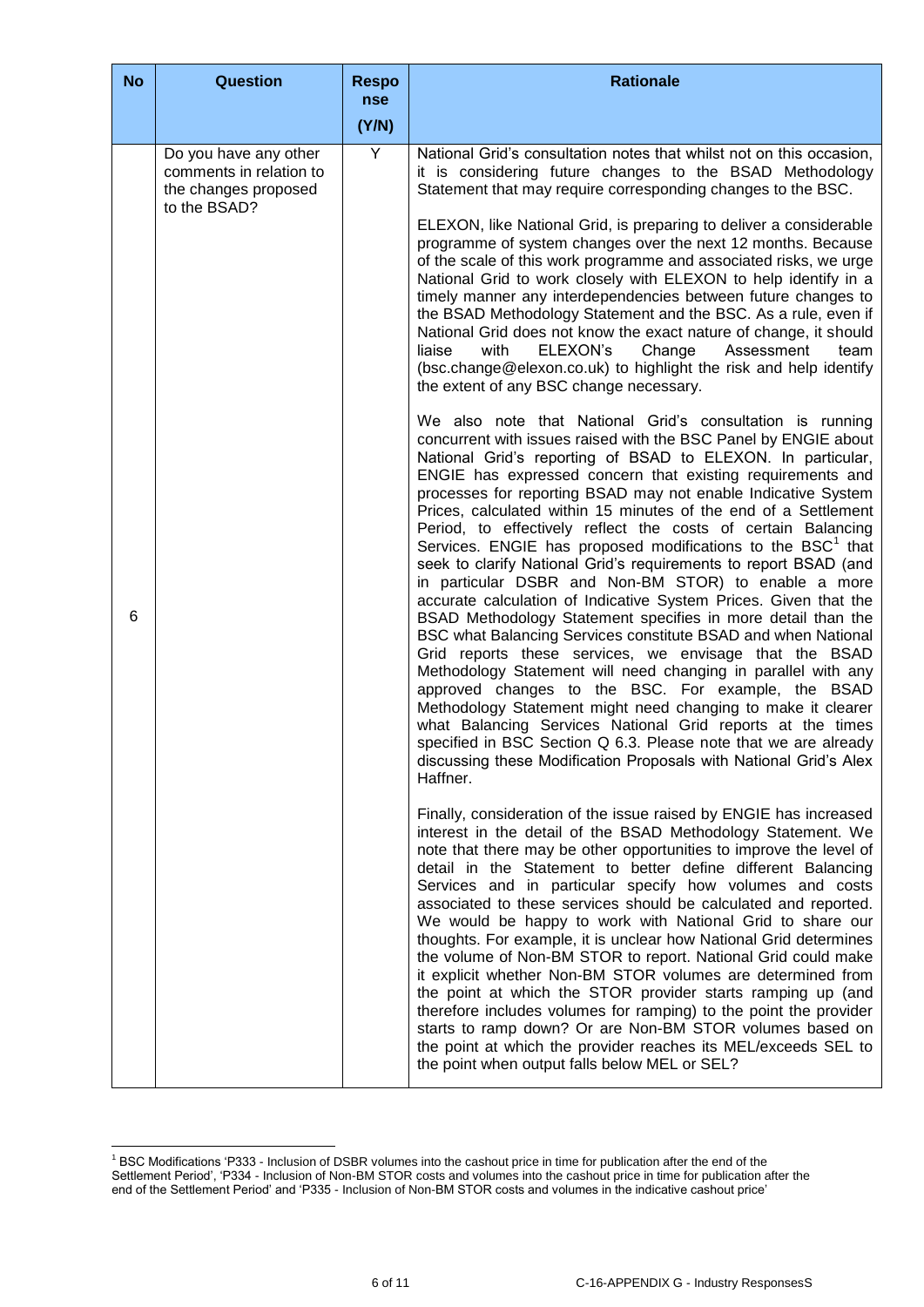| <b>No</b>      | Question                                                                                                                                                                                                                         | <b>Respo</b><br><b>nse</b> | <b>Rationale</b> |
|----------------|----------------------------------------------------------------------------------------------------------------------------------------------------------------------------------------------------------------------------------|----------------------------|------------------|
| $\overline{7}$ | Do you agree that the<br>changes proposed to<br>the Procurement<br>Guidelines, shown in<br>Table 3 have been<br>implemented correctly to<br>the Procurement<br>Guidelines in Appendix<br>C? If not, please provide<br>rationale. | (Y/N)<br>N/A               |                  |
| 8              | Do you agree that the<br>changes proposed to<br>the Procurement<br>Guidelines, shown in<br>Table 3 and in Appendix<br>C, should be made? If<br>not, please provide<br>rationale.                                                 | N/A                        |                  |
| 9              | Do you have any other<br>comments in relation to<br>the changes proposed<br>to the Procurement<br>Guidelines?                                                                                                                    | N/A                        |                  |
| 10             | Do you agree that the<br>changes proposed to<br>the SMAF, shown in<br>Table 4 have been<br>implemented correctly to<br>the SMAF in Appendix<br>D? If not, please provide<br>rationale.                                           | N/A                        |                  |
| 11             | Do you agree that the<br>changes proposed to<br>the SMAF, shown in<br>Table 4 and in Appendix<br>D, should be made? If<br>not, please provide<br>rationale.                                                                      | N/A                        |                  |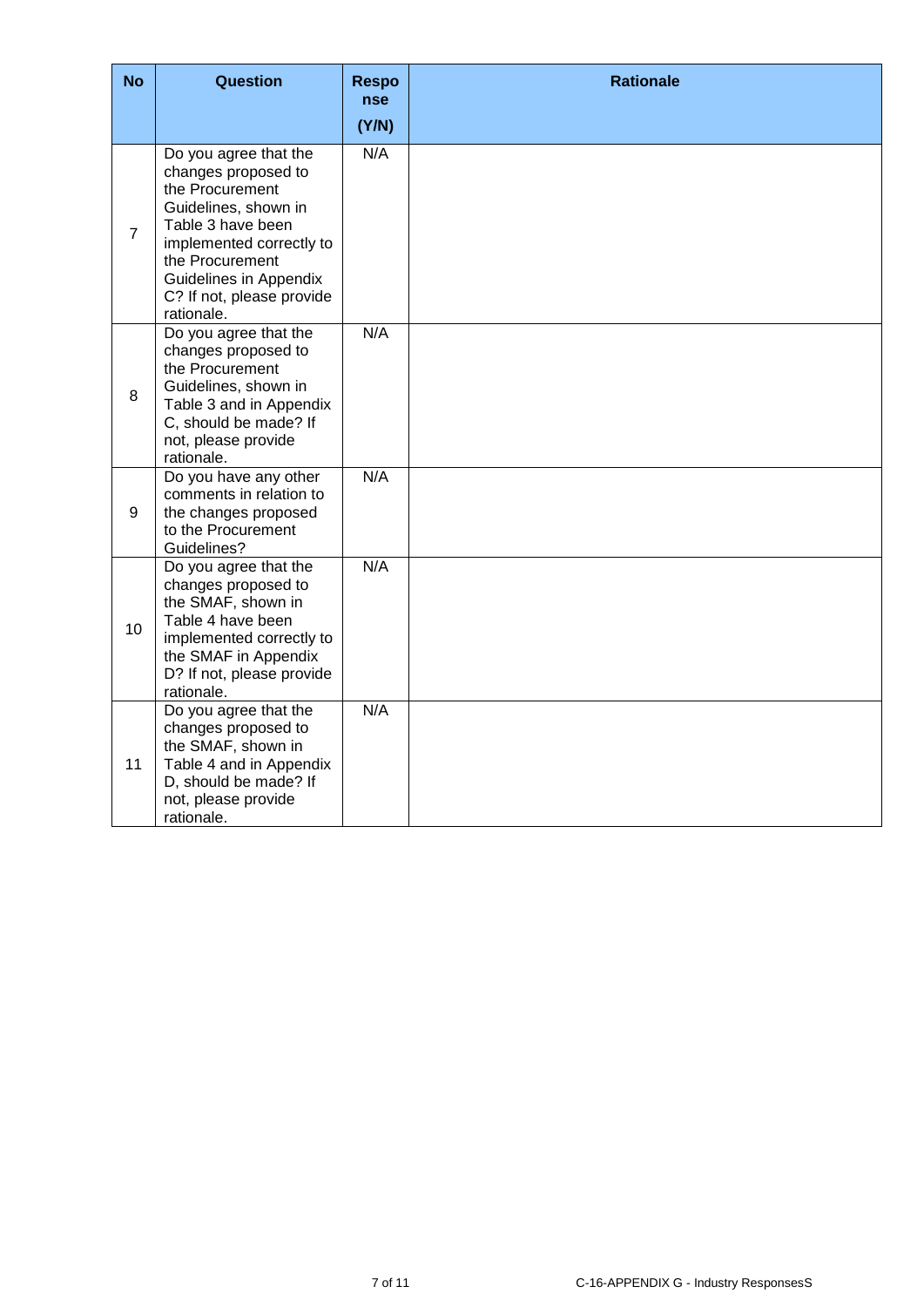| <b>No</b> | <b>Question</b>                                                                                                                                                                      | <b>Respo</b><br><b>nse</b> | <b>Rationale</b>                                                                                                                                                                                                                                                                                                                                                                                                                                                                                                                                                                                                                |
|-----------|--------------------------------------------------------------------------------------------------------------------------------------------------------------------------------------|----------------------------|---------------------------------------------------------------------------------------------------------------------------------------------------------------------------------------------------------------------------------------------------------------------------------------------------------------------------------------------------------------------------------------------------------------------------------------------------------------------------------------------------------------------------------------------------------------------------------------------------------------------------------|
|           |                                                                                                                                                                                      | (Y/N)                      |                                                                                                                                                                                                                                                                                                                                                                                                                                                                                                                                                                                                                                 |
|           | Do you have any other<br>comments in relation to<br>the changes proposed<br>to the SMAF?                                                                                             | Y                          | National Grid proposes to remove a requirement to produce an<br>annual report covering the accuracy of SMAF. The purpose of the<br>report is to provide assurance to market participants that National<br>Grid accurately SO flags BOAs and minimises corrections to<br>BOAs SO flag status, which can cause ELEXON to recalculate<br>System Prices. The report estimates the level of accuracy that<br>National Grid SO flagged BOAs and the potential impact on<br>System Prices from erroneously flagging BOAs.                                                                                                              |
|           |                                                                                                                                                                                      |                            | ELEXON has in the past contributed to National Grid's<br>assessment of the impact of erroneously flagging on System<br>Prices. However we note that National Grid has not published the<br>report on its website since the 2012/13 report and so it is unclear<br>whether SMAF performance has improved, stayed the same or<br>worsened.                                                                                                                                                                                                                                                                                        |
| 12        |                                                                                                                                                                                      |                            | In light of recent changes to Imbalance Pricing arrangements (that<br>potentially increase the impact of errors on Parties), BSC Parties<br>and ELEXON have increased their focus on the quality and<br>timeliness of data reporting by National Grid. We believe that<br>National Grid should resume its SMAF accuracy reporting to<br>provide assurance to Parties that System Prices are calculated in<br>a timely and accurate manner.                                                                                                                                                                                      |
|           |                                                                                                                                                                                      |                            | Also, ELEXON periodically reviews certain aspects of the<br>Imbalance Pricing arrangements on behalf of the BSC Panel. This<br>is to provide assurance to the Panel and BSC Parties and to<br>ensure ELEXON update System Price calculation parameters<br>where appropriate. We believe that there may be a case for<br>incorporating National Grid's SMAF Accuracy Report into this<br>periodic review cycle. That is, its inclusion would enhance visibility<br>and consideration of the report's findings and contribute toward<br>providing assurance that System Prices are calculated in a timely<br>and accurate manner. |
| 13        | Do you agree that the<br>changes proposed to<br>the BPS, shown in Table<br>5 have been<br>implemented correctly to<br>the BPS in Appendix E?<br>If not, please provide<br>rationale. | N/A                        |                                                                                                                                                                                                                                                                                                                                                                                                                                                                                                                                                                                                                                 |
| 14        | Do you agree that the<br>changes proposed to<br>the BPS, shown in Table<br>5 and in Appendix E,<br>should be made? If not,<br>please provide rationale.                              | N/A                        |                                                                                                                                                                                                                                                                                                                                                                                                                                                                                                                                                                                                                                 |
| 15        | Do you have any other<br>comments in relation to<br>the changes proposed<br>to the BPS?                                                                                              | N/A                        |                                                                                                                                                                                                                                                                                                                                                                                                                                                                                                                                                                                                                                 |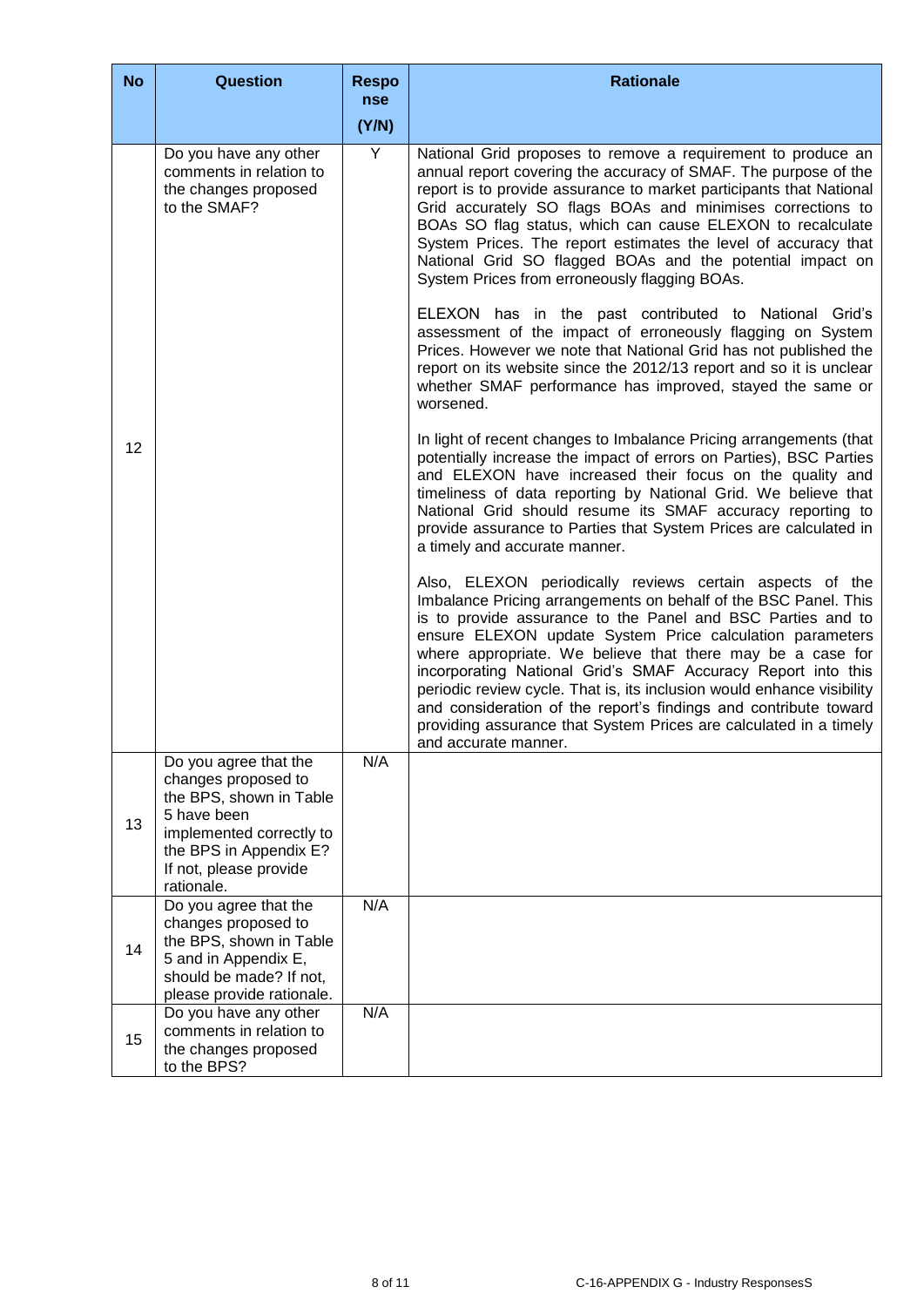## **Response received from EDF**

National Grid invites responses to this consultation by **25 February 2016**. The responses to the specific consultation questions (below) or any other aspect of this consultation can be provided by completing the following proforma.

Please return the completed proforma to **balancingservices@nationalgrid.com** 

| <b>Respondent:</b>                                                                 | Mari Toda  |
|------------------------------------------------------------------------------------|------------|
| <b>Company Name:</b>                                                               | <b>EDF</b> |
| Does this response contain<br>confidential information? If yes,<br>please specify. | No         |

| <b>No</b>      | Question                                                                                                                                                                                                           | <b>Respo</b><br><b>nse</b> | <b>Rationale</b> |
|----------------|--------------------------------------------------------------------------------------------------------------------------------------------------------------------------------------------------------------------|----------------------------|------------------|
|                |                                                                                                                                                                                                                    | (Y/N)                      |                  |
| $\mathbf{1}$   | Do you agree that the<br>changes proposed to<br>the ABSVD shown in<br>Table 1 have been<br>implemented correctly to<br>the ABSVD in Appendix<br>A? If not, please provide<br>rationale.                            | Yes                        |                  |
| $\overline{2}$ | Do you agree that the<br>changes proposed to<br>the ABSVD shown in<br>Table 1 and in Appendix<br>A, should be made? If<br>not, please provide<br>rationale.                                                        | Yes                        |                  |
| 3              | Do you have any other<br>comments in relation to<br>the changes proposed<br>to the ABSVD?                                                                                                                          | <b>No</b>                  |                  |
| $\overline{4}$ | Do you agree that the<br>changes proposed to<br>the BSAD, shown in<br>Table 2 have been<br>implemented correctly to<br>the Procurement<br><b>Guidelines in Appendix</b><br>B? If not, please provide<br>rationale. | Yes                        |                  |
| 5              | Do you agree that the<br>changes proposed to<br>the BSAD, shown in<br>Table 2 and in Appendix<br>B, should be made? If<br>not, please provide<br>rationale.                                                        | Yes                        |                  |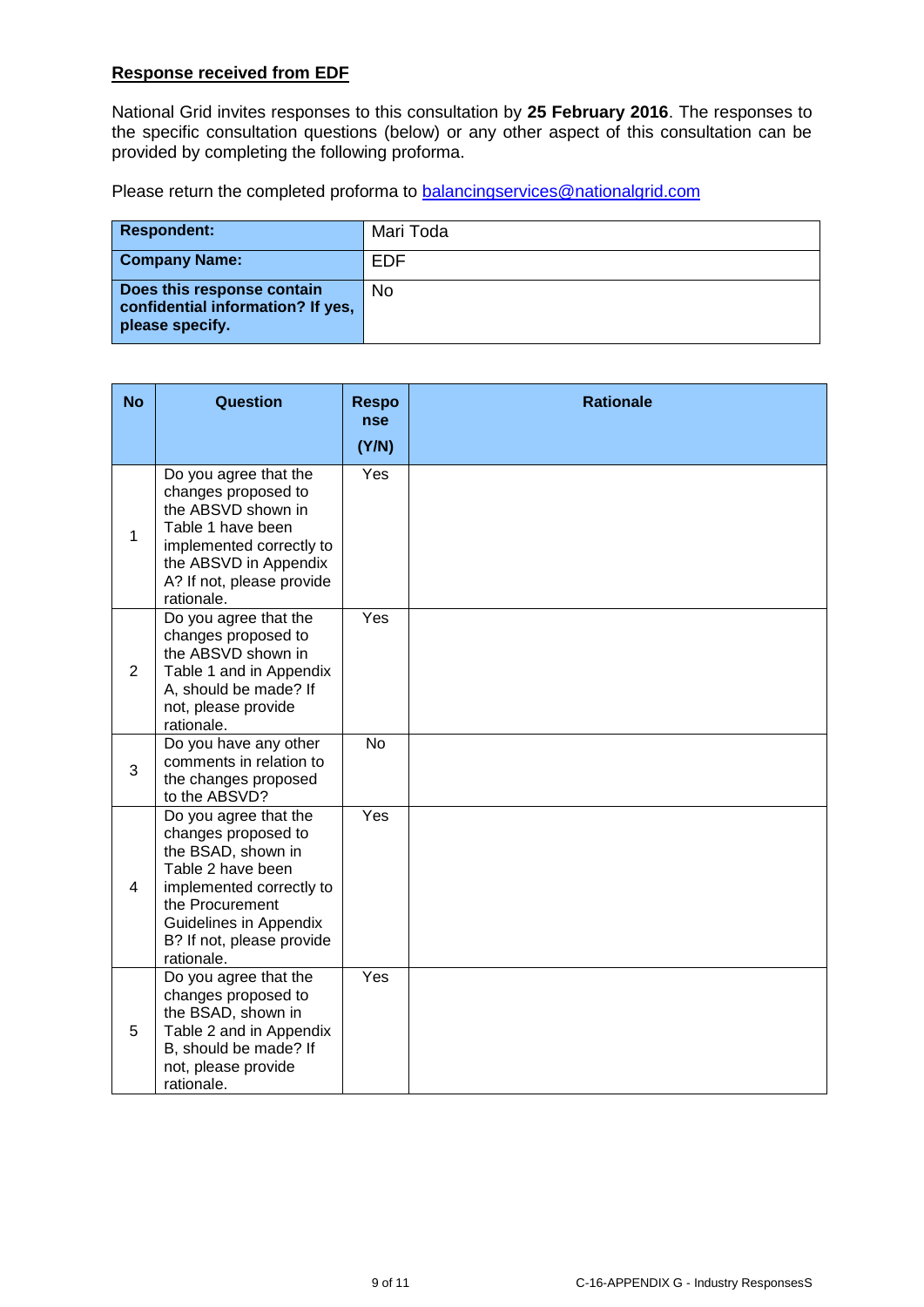| <b>No</b>      | <b>Question</b>                                                                                                                                                                                                                  | <b>Respo</b><br><b>nse</b>                                   | <b>Rationale</b>                                                                                                                                                                                                                                                                                                                                                                                                                                                                                                                                                                                                                                                                                                                                                                                                                                                                                                                                                                                                                                                |
|----------------|----------------------------------------------------------------------------------------------------------------------------------------------------------------------------------------------------------------------------------|--------------------------------------------------------------|-----------------------------------------------------------------------------------------------------------------------------------------------------------------------------------------------------------------------------------------------------------------------------------------------------------------------------------------------------------------------------------------------------------------------------------------------------------------------------------------------------------------------------------------------------------------------------------------------------------------------------------------------------------------------------------------------------------------------------------------------------------------------------------------------------------------------------------------------------------------------------------------------------------------------------------------------------------------------------------------------------------------------------------------------------------------|
|                |                                                                                                                                                                                                                                  | (Y/N)                                                        |                                                                                                                                                                                                                                                                                                                                                                                                                                                                                                                                                                                                                                                                                                                                                                                                                                                                                                                                                                                                                                                                 |
| 6              | Do you have any other<br>comments in relation to<br>the changes proposed<br>to the BSAD?                                                                                                                                         | Yes                                                          | BSC Modification Proposal P305 increases the<br>$\bullet$<br>sensitivity of imbalance prices to actions taken by NGET,<br>and we strongly support initiatives for more timely<br>reporting by NGET of all balancing actions it takes,<br>including non-BM actions and DSBR, and inclusion of<br>these actions in indicative imbalance prices immediately<br>after each settlement period.<br>• We acknowledge there are technical issues in achieving<br>this, but expect NGET to give this more priority, reflecting<br>the significance it has for market participants trying to<br>decide the most effective approach for forward trading and<br>and the general EU thrust for timely<br>balancing,<br>transparency.<br>• We expect revisions to the BSAD Methodology<br>Statement in future to achieve this. BSC Modification<br>Proposals P333 and P335 (and related proposals which<br>may be made) seek to address this issue, and we expect<br>appropriate changes to the BSAD Methodology and<br>execution, with or before delivery of these proposals |
| $\overline{7}$ | Do you agree that the<br>changes proposed to<br>the Procurement<br>Guidelines, shown in<br>Table 3 have been<br>implemented correctly to<br>the Procurement<br>Guidelines in Appendix<br>C? If not, please provide<br>rationale. | Mostly<br>yes,<br>with<br>the<br>excepti<br>on of<br>ID 3.7. | • ID 3.7 states: Insertion of text " DSBR (after the event)<br>and SBR (published on BMRS)"<br>• But the actual change on the PG is "DSBR (as required)<br>and SBR (as required)".                                                                                                                                                                                                                                                                                                                                                                                                                                                                                                                                                                                                                                                                                                                                                                                                                                                                              |
| 8              | Do you agree that the<br>changes proposed to<br>the Procurement<br>Guidelines, shown in<br>Table 3 and in Appendix<br>C, should be made? If<br>not, please provide<br>rationale.                                                 | Mostly<br>yes,<br>with<br>the<br>excepti<br>on of<br>ID 3.7. | In relation to ID 3.7:<br>• We believe the results of the tender should be published<br>'as required, but no later than 1 month after the tender'<br>and 'the quantities and price of DSBR instructed will be<br>available to the market immediately after the DSBR<br>provider is instructed'.<br>• The accompanying information on Table 2, page 35<br>seems to suggest that National Grid will publish the<br>precise quantity of DSBR (despatched and) delivered.<br>However, we understood that National Grid was unable to<br>provide the actual delivered quantity. Could National Grid<br>confirm whether it is providing the actual quantity<br>delivered?<br>• National Grid should also specify where exactly (not just<br>"our website") the information is published.                                                                                                                                                                                                                                                                              |
| 9              | Do you have any other<br>comments in relation to<br>the changes proposed<br>to the Procurement<br>Guidelines?                                                                                                                    | Yes                                                          | . On p.28, with reference to DSBR, it says "annual tender<br>supplemented by ad hoc tenders as required".<br>• Similarly, for SBR, it says "as required to be effective<br>between November and February of each winter season".<br>• National Grid should clarify that both are interim services<br>to be discontinued after the implementation of the<br>Capacity Market.<br>• Both products are to be used between November and<br>February – not just $SBR$ – so the description should be<br>consistent.                                                                                                                                                                                                                                                                                                                                                                                                                                                                                                                                                   |